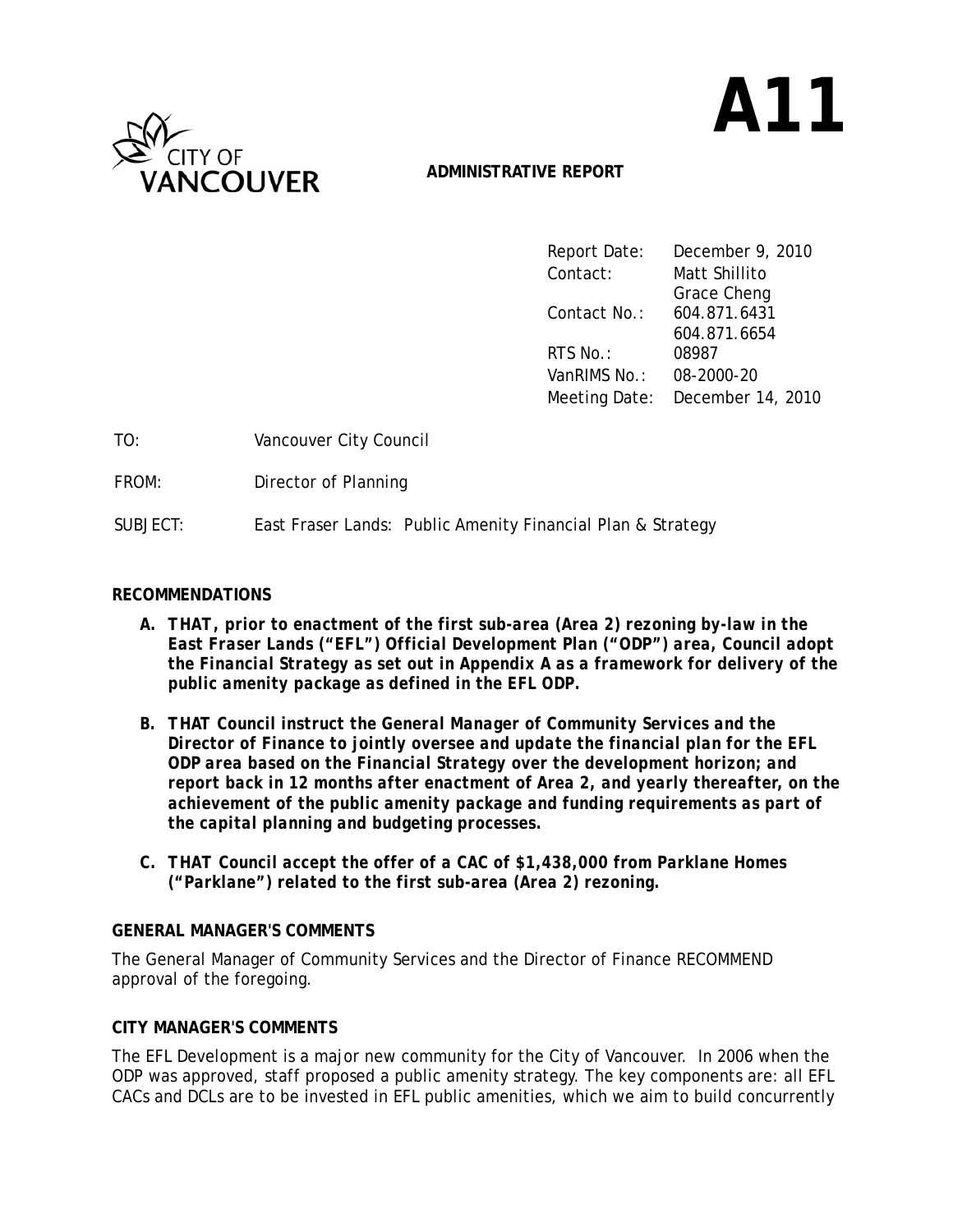with the build-out of the development; the City aims to cover interim cashflow issues as CACs and DCLs are generated; and options on land for affordable housing are triggered with a relatively short defined timeframe. The EFL Financial Strategy for the delivery of public amenities is set out in Appendix A.

The public amenities for the EFL development include parks and public open spaces, childcare, a community centre, and affordable housing (20% of all units). The report reflects on the challenges the City faces with revenue shortfalls to achieve the amenity package, provides suggestions to Council for managing this in the context of the ODP, and lays out mechanisms to ensure ongoing flexibility for Council in delivering public amenities in the EFL development. It will be critical for senior staff and Council to closely track the public amenity strategy and ensure that timely decisions are made to manage the City's financial risk and the amenity opportunities as they arise.

## **COUNCIL POLICY**

Victoria-Fraserview/Killarney Community Vision (approved January 2002) EFL Policy Statement (approved December 2004) EFL ODP (approved November 2006) EFL Area 1 Rezoning (approved at Public Hearing September 2008) EFL Area 2 Rezoning (approved at Public Hearing January 2010)

## **PURPOSE**

The purpose of this report is to seek Council approval of the Financial Strategy for delivering the public amenity package as defined in the EFL ODP prior to enactment of the first sub-area (Area 2) rezoning by-law; and to seek Council approval for the acceptance of the offer of a CAC payment of \$1,438,000 from the applicant, Parklane, for the first sub-area (Area 2) rezoning.

## **BACKGROUND**

EFL is located in the southeast corner of Vancouver on the Fraser River. The site is approximately 52 hectares (128 acres), which comprises large areas of vacant land, including a former sawmill, and two light industrial properties. The majority of the site is owned by Parklane, the EFL project proponent. The remainder of the site includes two parcels which are still in active use, known as the Spools and Mini-Warehouse properties.

The sawmill at EFL ceased operations in 2001. In 2003, Council directed staff to explore redevelopment possibilities and carry out a public consultation process that actively involved the local community. Since that time, a major planning process has been in progress to plan the redevelopment of EFL as a compact, complete and sustainable new community.

In December 2004, Council adopted the **EFL Policy Statement** which sets the framework for:

*A sustainable mixed-use neighborhood with varied housing options and a rich mixture of facilities including commercial services, retail, community facilities, parks, schools, recreational opportunities and natural elements.*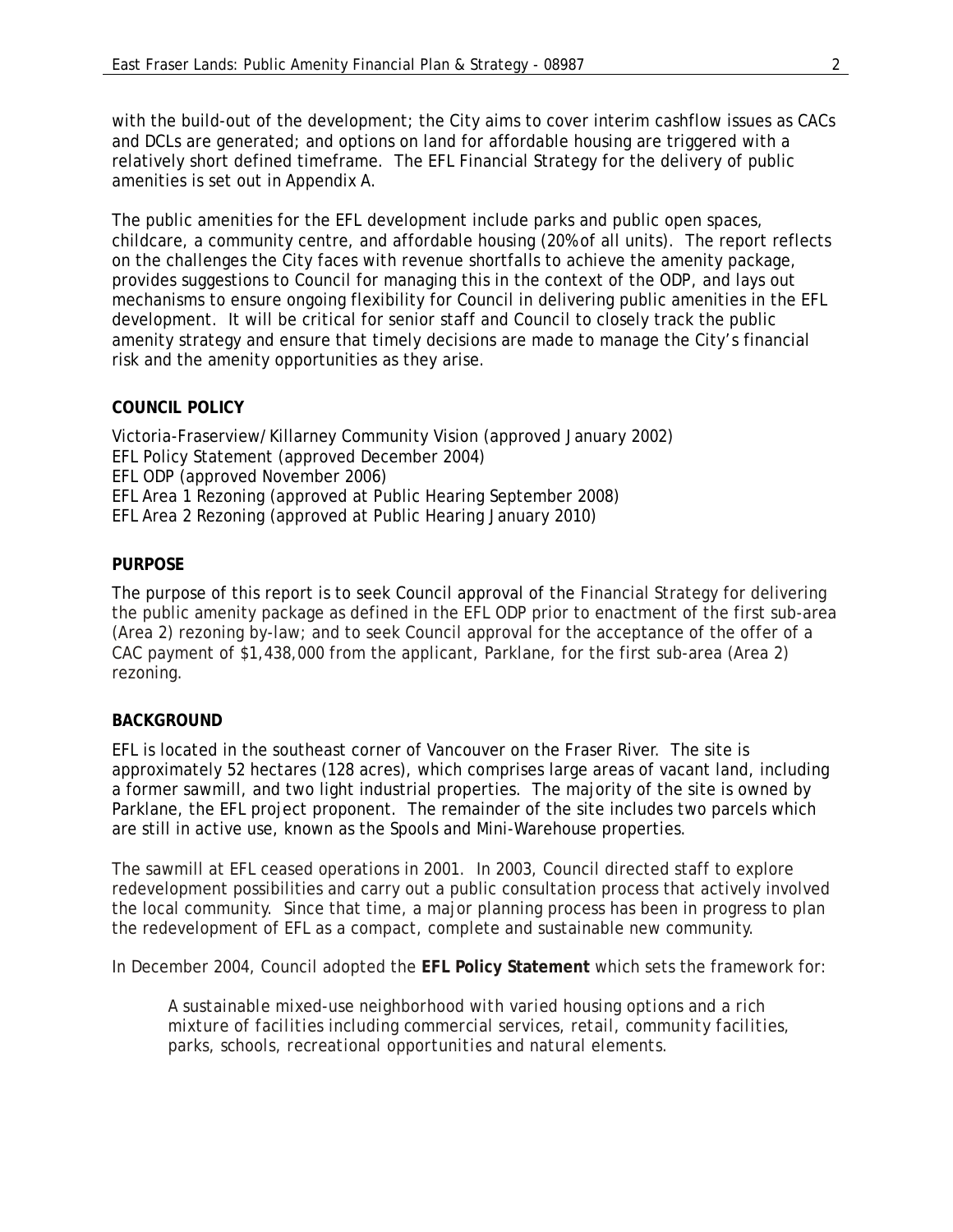Alongside the EFL Policy Statement, Council endorsed a **public amenity strategy** based on the following principles:

- A public amenity package is to be negotiated for EFL between the City and the landowners based on normal City policy expectations for amenities, and the findings of a community needs assessment at the ODP stage and in the context of the financial realities of the EFL site. The strategy should consider both private contributions of the developers and public contributions that could be made, such as through DCLs and capital funding sources.
- The obligation to provide public amenities will be shared as equitably as possible among all owners of EFL property based on their share of the development potential determined in the ODP and at the rezoning stages.
- A phasing strategy is to be included within the ODP which identifies development sub-areas and sets criteria for the sequence under which they will be developed. For each sub-area, the proportional share of development capacity should be specified together with a list of infrastructure and public amenities that are to be provided within or beyond the sub-area and details of the required timing of provision. The amenities are to be delivered sequentially in concert with new development as it emerges, guided by the ODP and established through legal agreements at each sub-area rezoning.

In November 2006, Council adopted the **EFL ODP** which refined the principles of the EFL Policy Statement and the public amenity strategy by establishing key development parameters relating to land use, density, urban design, public amenities, transportation, phasing and sustainability; and providing a physical plan for the site. Figure 1 shows the ODP and the sub-areas.

At the same time as Council adopted the EFL ODP in 2006, Council endorsed the principle that all DCLs and CACs accruing to the City from EFL would be utilized to fund the public amenities identified in the ODP. These contributions are to be reviewed at each rezoning enactment. Staff also reported that the City may need to provide interim funding/financing in situations where the delivery of amenities and available funding were out of synch (based on the proposed development phasing).

In September 2008, Council approved the rezoning of Area 1 at a Public Hearing. However, at the request of Parklane, enactment of the Area 1 rezoning has been on hold due to poor market and credit conditions for the large, mixed use concrete buildings contained within the central neighborhood.

In May 2009, Parklane approached staff with a revised development phasing strategy. As an alternative to proceeding with the development of Area 1, Parklane submitted a rezoning application for Area 2, which comprises primarily wood-frame residential buildings for which market conditions are more favourable. At a Public Hearing in January 2010, Council approved in principle the rezoning of Area 2 (subject to prior-to conditions being fulfilled) together with amendments to the ODP phasing strategy to enable development to commence in Area 2, rather than Area 1 as originally envisaged. Staff expect to complete the necessary legal agreements and present the Area 2 rezoning by-law to Council for enactment very shortly.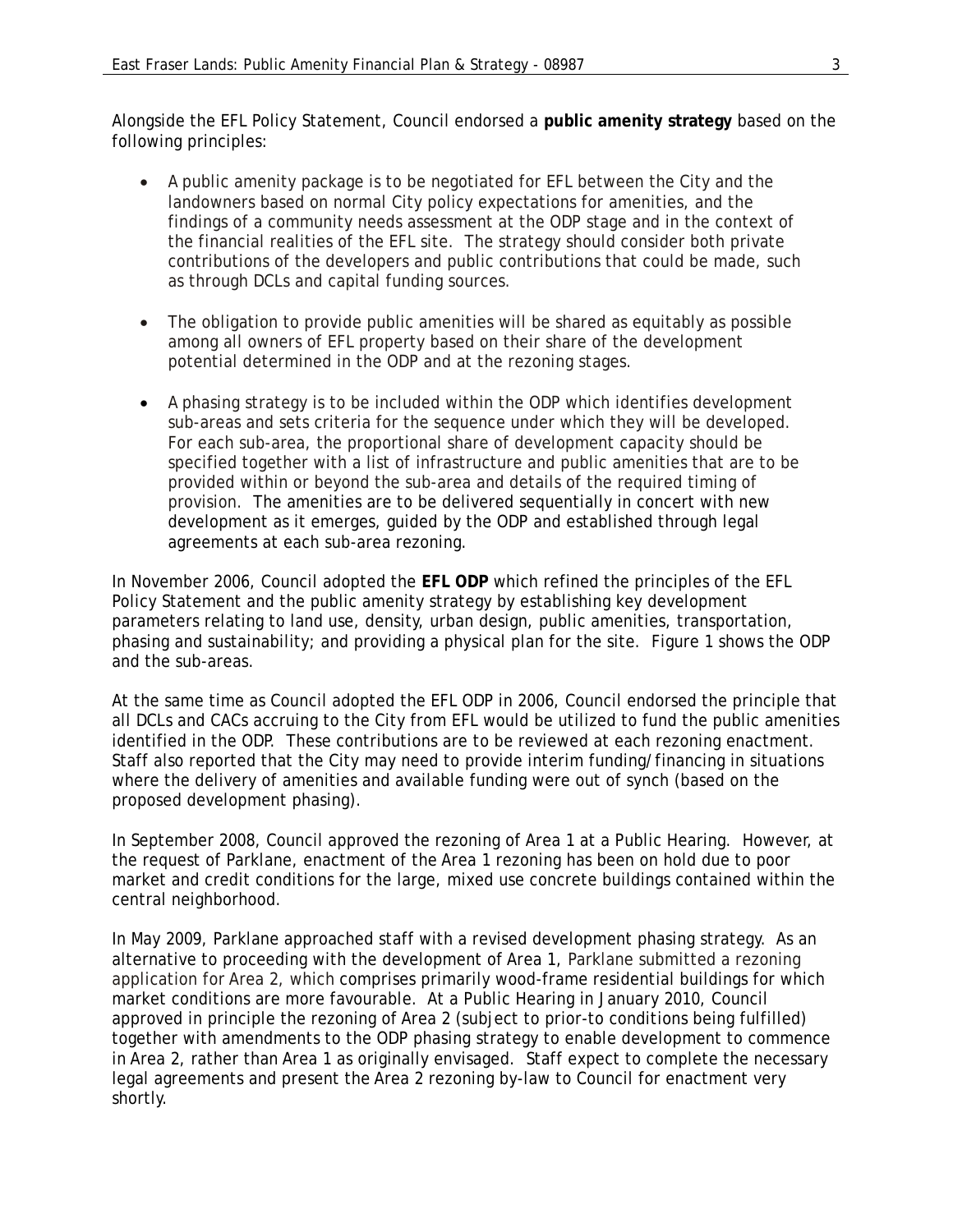

#### **Figure 1: EFL ODP and Rezoning Sub-areas**

#### **DISCUSSION**

This report outlines the financial plan and the Financial Strategy for delivery of the public amenity package envisioned in the EFL ODP. The plan outlines both the challenges and a strategy for how the public amenities contemplated in the ODP will be delivered over the anticipated 25 year development horizon beginning with the first sub-area (Area 2) in 2011, including identification of the projected costs of delivering the public amenities and actual and potential funding sources. These funding sources include revenues to be collected by the City as a result of development of the lands currently owned by Parklane within the ODP area, other lands within the ODP area owned by third parties, and certain City-owned lands adjacent to the ODP area that may benefit from the amenities in EFL, as well as other funding sources that Council may apply in order to achieve the public amenity package.

The long development horizon of this project, the proposed phasing of the development and the associated flow of DCLs and CACs, and the size of the public amenity package present the following challenges to delivering the full amenity package:

- Cost of Amenities (see Table 3 below):
	- o the cost to the City of the entire amenity package is projected to be \$107.9M (2010 \$)
	- o the cost of constructing City funded parks, childcare and community centre is projected to be \$63.8M, for which there is an estimated shortfall of \$3M (5%)
	- o the cost of land for the 20% affordable housing policy commitment is projected to be \$44.1M, for which there is an estimated shortfall of \$22M (50%)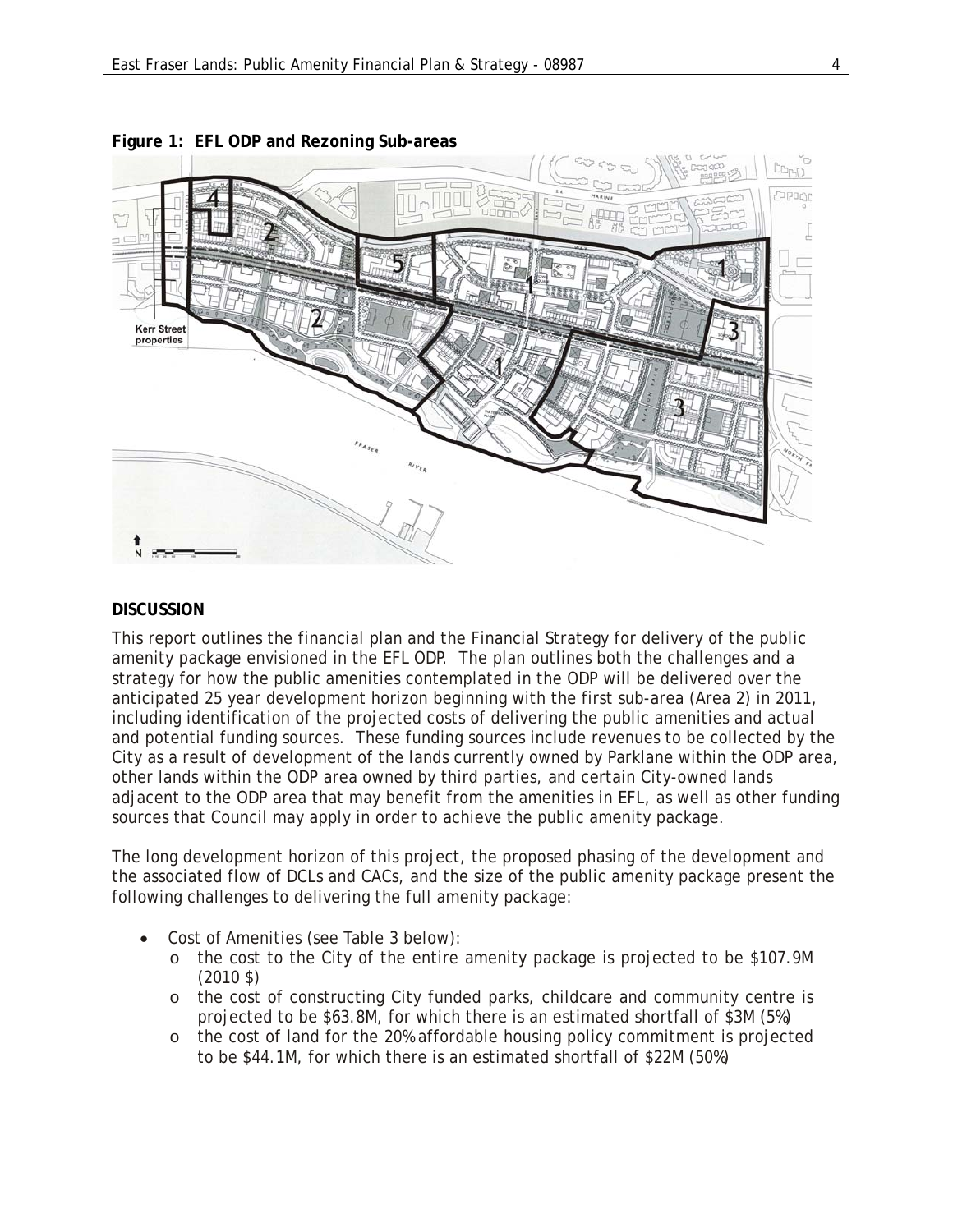Cashflow for Public Amenities: there is a significant cashflow challenge with the delivery of amenities for Areas 1 & 2 (timeframe 2011 – 2028) as the DCL and CAC proceeds during that timeframe are not adequate to cover the costs (see Table 4 below). As noted above, the public amenity strategy discussed in the 2006 Council Report (RTS#05974) indicates that the City may need to provide interim funding to cover temporary shortfall to ensure public amenities can be delivered concurrently with the build up of population.

# **Components of the EFL Financial Plan & Strategy**

The following infrastructure and public amenities are envisioned in the ODP to support the development of EFL as a complete community. Responsibility for these items are shared between the developer and the City.

- (i) *Developer's Responsibilities for Infrastructure & Public Amenities* As the major landowner and 'master developer', Parklane is responsible for delivering the following to the City at no cost:
	- remediation of the lands to Provincial standards (including land transferred or dedicated to the City)
	- on- and off-site roads and servicing infrastructure
	- shoreline protection and stabilization
	- land for roads, schools, and parks and public open spaces
	- rail crossing infrastructure and rights
	- land for childcare centres and community centre;
	- secured access to the waterfront through agreements with the Port and/or Province
	- Public Art: as per the *Public Art By-law*, at the time of each Development Permit the developer will implement a public art plan or pay fees in lieu to the City
- (ii) *City's Responsibilities for Public Amenities* The City will utilize funding described below to provide the following amenities:
	- Parks: construction of 10.2 hectares (25.2 acres) of parks, on land provided by Parklane
	- Childcare:
		- o construction of three 69-space facilities and one 49-space facility (one of the 69-space facilities will be integrated with the Community Centre)
		- o creation of 140 out-of-school spaces in the Elementary School and Community Centre
	- Community Centre: construction of a 2790 m<sup>2</sup> (30,000 ft<sup>2</sup>) facility
	- Library: financial contribution to library services
	- Affordable Housing: purchase of land from Parklane at \$35 per buildable square foot (2006 \$) to provide for 20% of total residential units meeting City policies for affordability (approximately 1,300 units).

It is estimated that the provision of the City funded parks, childcare and community centre amenities in this plan will involve an investment of \$63.8M (2010 \$) over the next 25 years. The costs of delivering these components of the amenity package contemplated in the ODP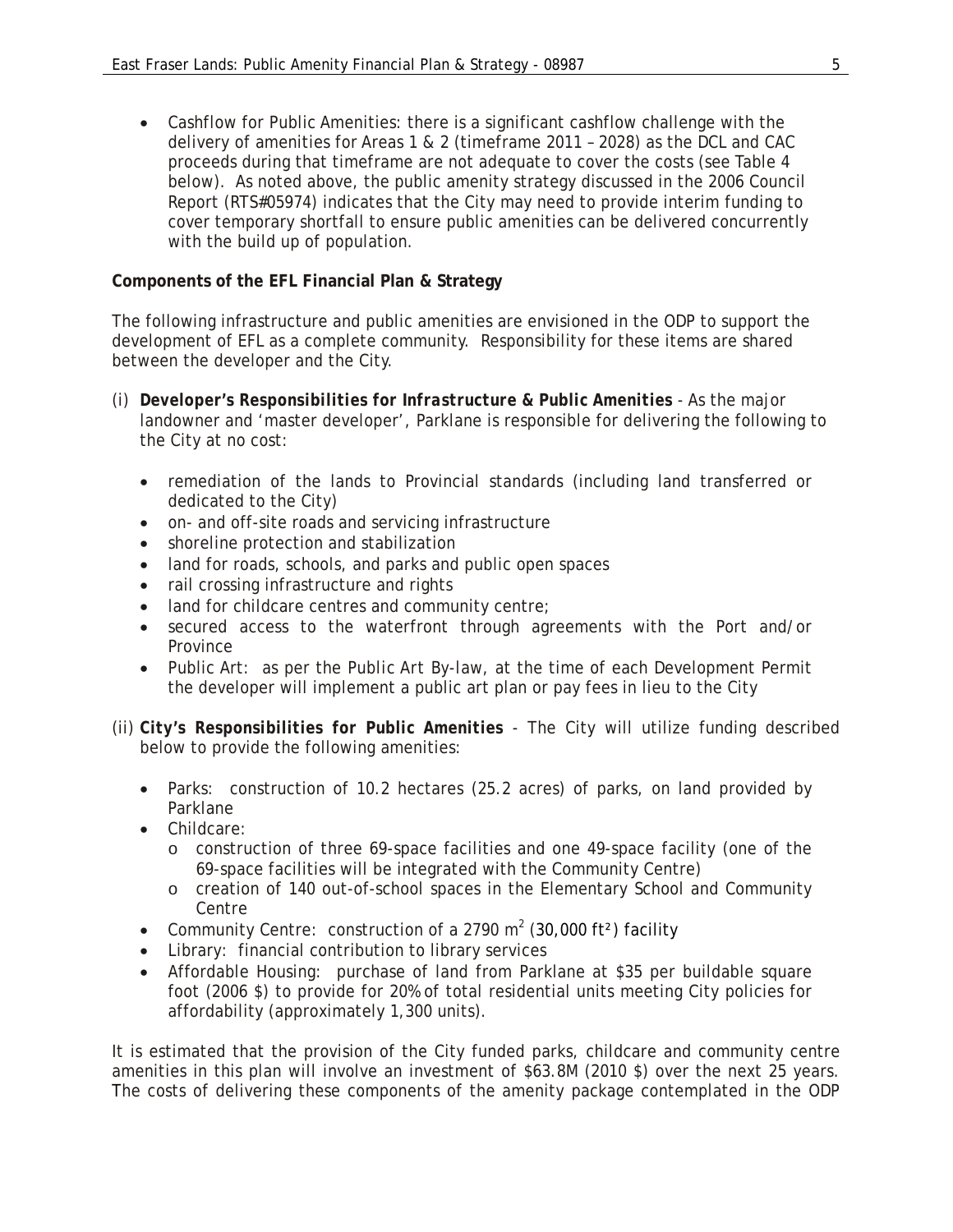are estimated based on the anticipated built form of the facilities and applicable City standards. The City will have the right to purchase land for affordable housing to meet the affordable housing requirements of the ODP at a cost of approximately \$44.1M. In total, the cost to the City of the entire amenity package is projected to be \$107.9M.

|                                      | Area 1 & 2<br>$(2011 - 2028)$ | Area 3<br>(2029 and beyond) | Total     |
|--------------------------------------|-------------------------------|-----------------------------|-----------|
| Parks <sup>1</sup>                   | \$14.59M                      | \$4.17M                     | \$18.76M  |
| Childcare <sup>1</sup>               | \$25.04M                      | ۰                           | \$25.04M  |
| Community Centre <sup>1</sup>        | \$20,00M                      |                             | \$20,00M  |
| Sub-total                            | \$59.63M                      | \$4.17M                     | \$63.80M  |
| Affordable Housing land <sup>2</sup> | \$22,80M                      | \$21.29M                    | \$44,09M  |
| Total                                | \$82.43M                      | \$25.46M                    | \$107.89M |

# **Table 1 – EFL Amenity Cost Estimates (2010 \$)**

Notes:

- 1) Cost estimates for delivering parks, childcare, and community centre represent construction costs only; operating costs are not included.
- 2) Cost estimates for affordable housing are for site purchase only; construction costs are not included.

# **Sources of Funding for the Financial Plan**

As noted, Parklane will be required to deliver the infrastructure component of the plan at no cost to the City. In addition, it will transfer land for parks and public open spaces, and provide stand-alone or air-space parcels for the delivery of childcare spaces and the community centre, again at no cost to the City.

The City will use the following key sources of funding, generated in the ODP area and certain adjacent City-owned sites, to fund the public amenities in EFL. Utilizing these sources ensures that the development within and adjacent to EFL, which will create the need for and benefit from the amenities, provides a contribution to the costs:

- *Citywide DCLs* applicable to all development in the City. Proceeds can be directed to provision of park space, childcare, replacement housing, and limited public works infrastructure initiatives throughout the City.
- *CACs* enables development subject to rezoning to provide in-kind or cash contributions toward neighbourhood amenities. CACs are negotiated based on the "lift" provided to the value of the land as a result of rezoning and represent a voluntary contribution by the developer. These contributions are generally directed to address local amenity needs without putting undue pressure on the taxsupported capital funding.

The City's economic analysis of the project has concluded that EFL will not generate sufficient land lift to generate adequate CACs to fund the full complement of amenities. Development proforma analysis completed in 2006 at the time of ODP adoption by Council indicated that a land lift in the region of \$6.0M (2006 \$) would be created on rezoning of the EFL lands owned by Parklane.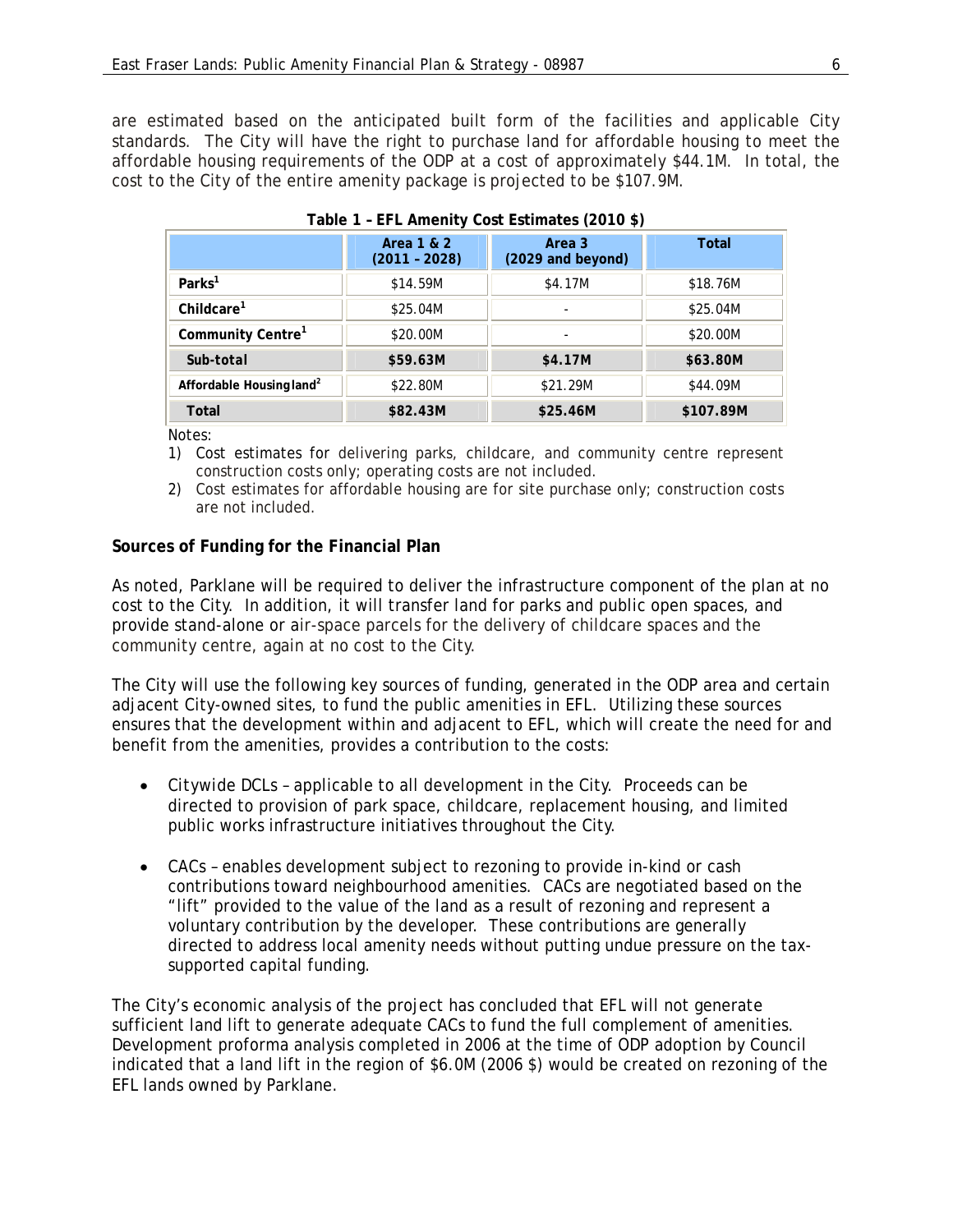Since then, Parklane has acquired a portion of the other privately owned lands (a portion of the Spools property) in 2008. The development proforma analysis has been revised to reflect the additional land acquisition, and revenue and costs estimates updated to current 2010 dollars. The updated analysis concluded that there was no further increase in land lift taking into consideration current development economic conditions.

Parklane has thus offered a CAC of \$6.4M (2010 \$) for that portion of the ODP area it owns. Staff from Real Estate Services have reviewed the estimated lift in land value attributable to the current and future rezonings and the value of the proposed CAC offering, and have determined that \$6.4M is a reasonable working premise for the CAC for the ODP area owned by Parklane at this time. Staff recommend acceptance of the offered CAC of \$1.4M for the Area 2 rezoning (the proportion of the \$6.4M CAC offer attributable to Area 2 based on buildable floor area, as discussed below). This CAC will be due upon enactment of the rezoning by-laws for Area 2 and will then be subject to inflation at CPI until it becomes payable at the time of application for the first Building Permit. If unpaid at that time, the CAC will attract interest. The balance of the CACs will be subject to review at each rezoning as part of the financial plan and the Financial Strategy.

In recognition of the limited CAC potential, at the time of approval of the ODP in 2006, Council agreed to apply the following DCL and CAC proceeds toward the cost of the public amenity package:

- DCLs generated from development within the EFL ODP area
- CACs from the Parklane-owned land
- CACs from the sites owned by third parties within the EFL ODP area to be realized upon rezoning in accordance with the ODP
	- o Spools property (Area 4 on Figure 1)
	- o Mini-warehouse property (Area 5 on Figure 1)

In addition, staff recommend that DCLs and CACs from the City-owned properties on lands adjacent to EFL also be made available to fund the EFL public amenity package on the basis that these sites will both contribute to the need for, and benefit from, those amenities:

- Kerr Street properties (see Figure 1)
- undeveloped sites within West Fraser Lands (2910 East Kent Avenue South, 2780 Southeast Marine Drive, and 2800 Southeast Marine Drive)

It is anticipated that \$69.4M in DCLs and \$13.6M in CACs (all 2010 \$) will be generated over the 25 year development horizon to fund the public amenity package, for a total of \$83M. With regards to the CAC attributable to the Parklane-owned land, the developer has suggested that the proposed CAC be pro-rated to each sub-area (sub-areas 1, 2 & 3) based on the buildable floor area of each sub-area to be enacted, as a proportion of the total buildable floor area of the Parklane-owned lands; and payable on rezoning enactment of each sub-area. Given the size of the EFL development site and the likely phased development approach over a number of years, the proposed CAC payment at sub-area enactment is a reasonable approach supported by staff, subject to review at the time of rezoning. Any future CAC contributions from third party sites (Areas 4 & 5) identified in this report will be subject to CAC payable on enactment of the rezoning by-law for those areas and will not be pro-rated. See Table 2 below for details.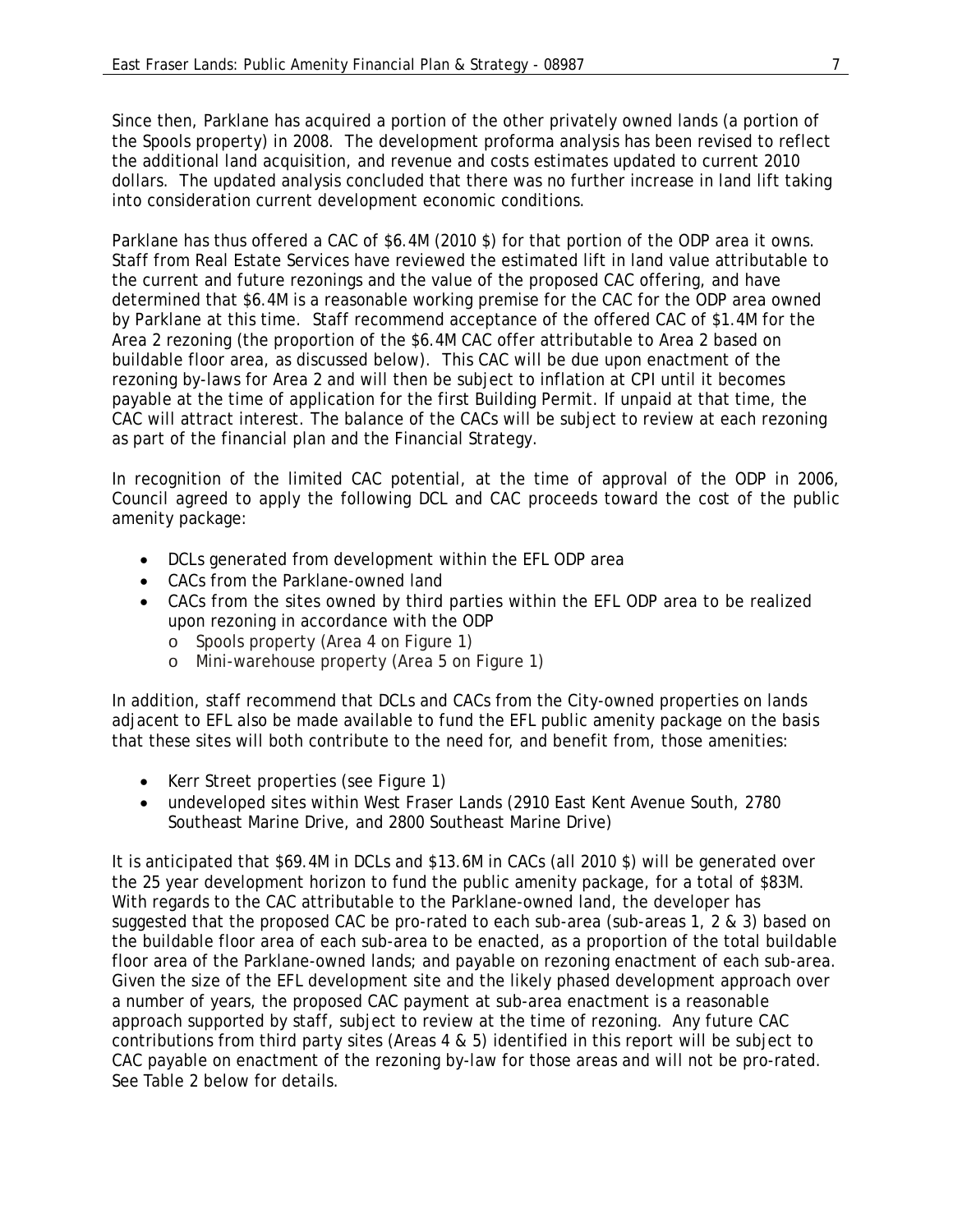| Table 2 - Doc and one neverige commetes by Development Filases (2010 V) |                               |                             |              |
|-------------------------------------------------------------------------|-------------------------------|-----------------------------|--------------|
|                                                                         | Area 1 & 2<br>$(2011 - 2028)$ | Area 3<br>(2029 and beyond) | <b>Total</b> |
| Park DCL                                                                | \$21.81M                      | \$6.65M                     | \$28.46M     |
| Childcare DCL                                                           | \$2.66M                       | \$0.81M                     | \$3.47M      |
| <b>Transportation DCL</b>                                               | \$11.70M                      | \$3.57M                     | \$15.27M     |
| Affordable Housing DCL                                                  | \$17.02M                      | \$5.19M                     | \$22.21M     |
| <b>DCL Revenues</b>                                                     | \$53.19M                      | \$16.22M                    | \$69.41M     |
| Parklane CAC                                                            | \$4.92M                       | \$1.47M                     | \$6.39M      |
| 3rd Party CAC                                                           | \$3.80M                       | \$3.40M                     | \$7.20M      |
| <b>CAC Revenues</b>                                                     | \$8.72M                       | \$4.87M                     | \$13.59M     |
| <b>Total Revenues</b>                                                   | \$61.91M                      | \$21.09M                    | \$83.00M     |

**Table 2 - DCL and CAC Revenue Estimates by Development Phases (2010 \$)** 

**Table 3 – Amenity Costs vs. Revenues for EFL Development (Area 1, 2 & 3)** 

|                                   | Entire EFL Development Over 25+ Years   |                             |                         |
|-----------------------------------|-----------------------------------------|-----------------------------|-------------------------|
|                                   | <b>Amenity Cost</b><br><b>Estimates</b> | Revenue<br><b>Estimates</b> | Surplus/<br>(Shortfall) |
| <b>DCL-eligible Amenities</b>     | \$43.80M                                | \$47.20M                    | \$3.40M                 |
| Non-DCL eligible Community Centre | \$20,00M                                |                             | (\$20.00M)              |
| Parklane & 3rd Party CAC          |                                         | \$13.59M                    | \$13.59M                |
|                                   | \$63.80M                                | \$60.79M                    | (\$3.01M)               |
| Affordable Housing                | \$44.09M                                | \$22.21M                    | (\$21.88m)              |
| Total                             | \$107.89M                               | \$83.00M                    | (\$24.89M)              |

As seen in Tables 2 and 3, approximately 95% of the amenity costs (\$63.8M), excluding affordable housing, will be funded by DCL and CAC proceeds generated over the development horizon, resulting in a 5% shortfall (\$3M) (Table 3). The strategy for affordable housing in EFL is discussed later on in this report.

As noted above, a cashflow issue arises as the current development phasing proposal requires that the majority of the amenities be delivered during the first phases of development in Areas 1 & 2 between 2011 and 2028. These include 78% of park development, all four childcare facilities, and the community centre with a combined estimated cost of \$59.6M (2010 \$). As the DCL and CAC proceeds anticipated during this phase are \$44.9M, there will be a temporary funding shortfall of \$14.7M. See Table 4 for details.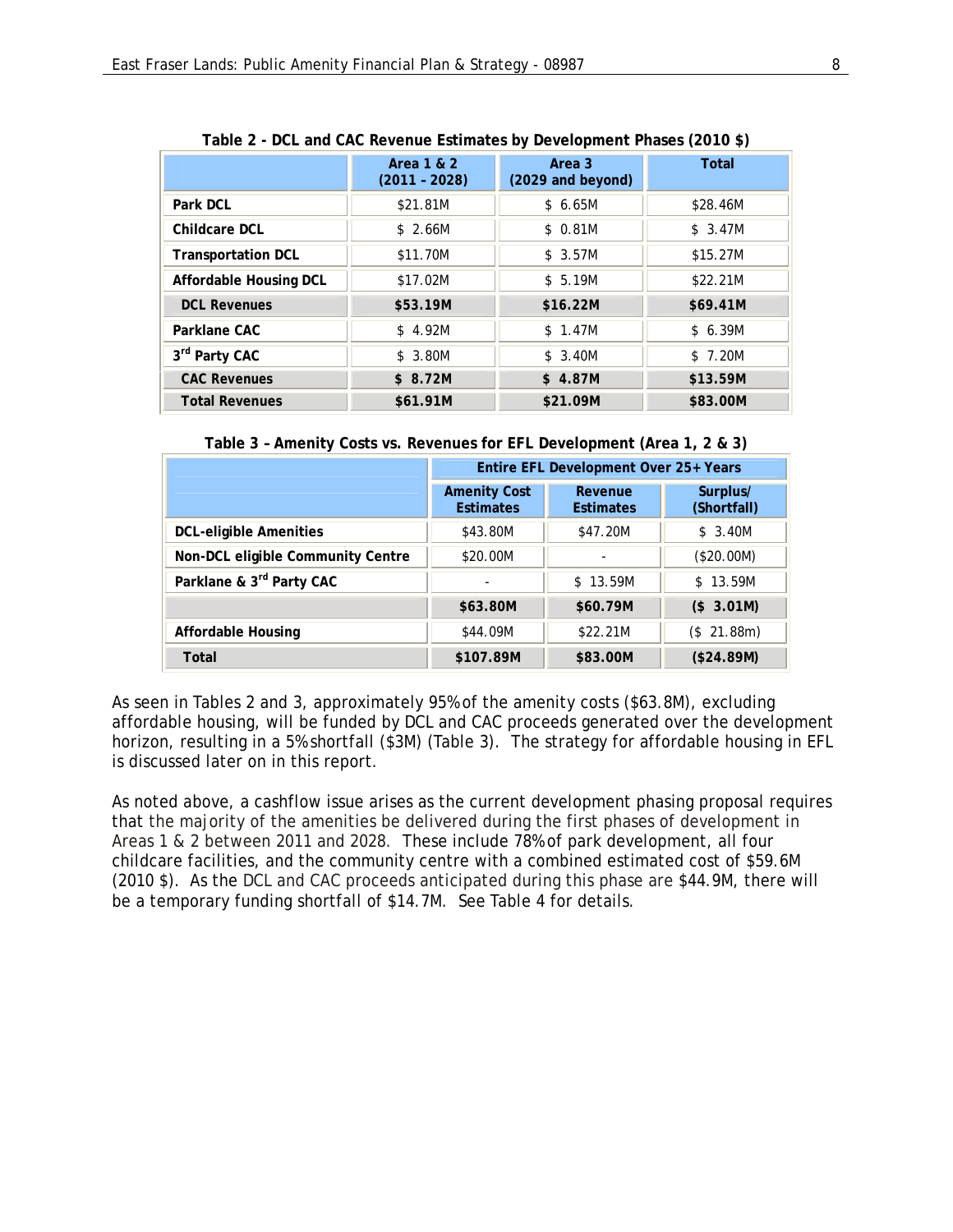|                                   | Phase 1 Development: Area 1 & 2 (2011 - 2028) |                             |                         |
|-----------------------------------|-----------------------------------------------|-----------------------------|-------------------------|
|                                   | <b>Amenity Cost</b><br><b>Estimates</b>       | Revenue<br><b>Estimates</b> | Surplus/<br>(Shortfall) |
| <b>DCL-eligible Amenities</b>     | \$39.63M                                      | \$36.17M                    | (\$3.46M)               |
| Non-DCL eligible Community Centre | \$20.00M                                      |                             | (\$20.00M)              |
| Parklane & 3rd Party CAC          |                                               | \$8.72M                     | \$8.72M                 |
|                                   | \$59.63M                                      | \$44.89M                    | (\$14.74M)              |
| <b>Affordable Housing</b>         | \$22.80M                                      | \$17.02M                    | (\$5.78m)               |
| Total                             | \$82.43M                                      | \$61.91M                    | (\$20.52M)              |

**Table 4 – Amenity Costs vs. Revenues for Phase 1 EFL Development (2011 – 2028)** 

To address the funding shortfall and cashflow issues, staff recommend pursuing a combination of the following options:

- allocation of citywide DCLs from outside the ODP area
- allocation of tax-supported capital funding
- cost savings opportunities through alternate built form and value engineering for parks, childcare, and community centre
- potential adjustments to the timing and package of amenities, with consideration of priorities in consultation with interested parties, including local residents and the EFL Committee
- application of an area specific DCL on top of the citywide DCL; with rates and implementation timeline to be approved by Council

It should be recognized that the decision to use any of the above City funding sources to advance payment or address shortfalls for the EFL public amenity package will be in competition with other citywide priorities and will require Council to make choices about the priorities for the allocation of citywide funding.

Furthermore, it is recommended that the City pursue funding and cost sharing opportunities with senior governments, community partners, and the private sector with regards to construction of affordable housing, the community centre, childcare facilities, and other initiatives where appropriate in support of the EFL vision and policy objectives. These strategies are certainly worth pursuing and could include innovative partnerships with nonprofit organizations.

# **Other Challenges & Risks**

In addition to the above cost and phasing challenges of delivering the amenity package contemplated in the ODP, any additional changes to the development phasing proposal or the applicable standards to the built form of the facilities over the timeframe of the development could also impact the financial plan.

The EFL site is expected to be developed over a 25 year horizon. During such a long period, it is very possible that the phasing of development as modeled in the financial plan could change as a result of market conditions. This will alter the delivery schedule for public amenities and affect revenue and expenditure cashflows. In addition, while the Councilapproved strategy for adjusting DCL rates will provide protection against rising costs of public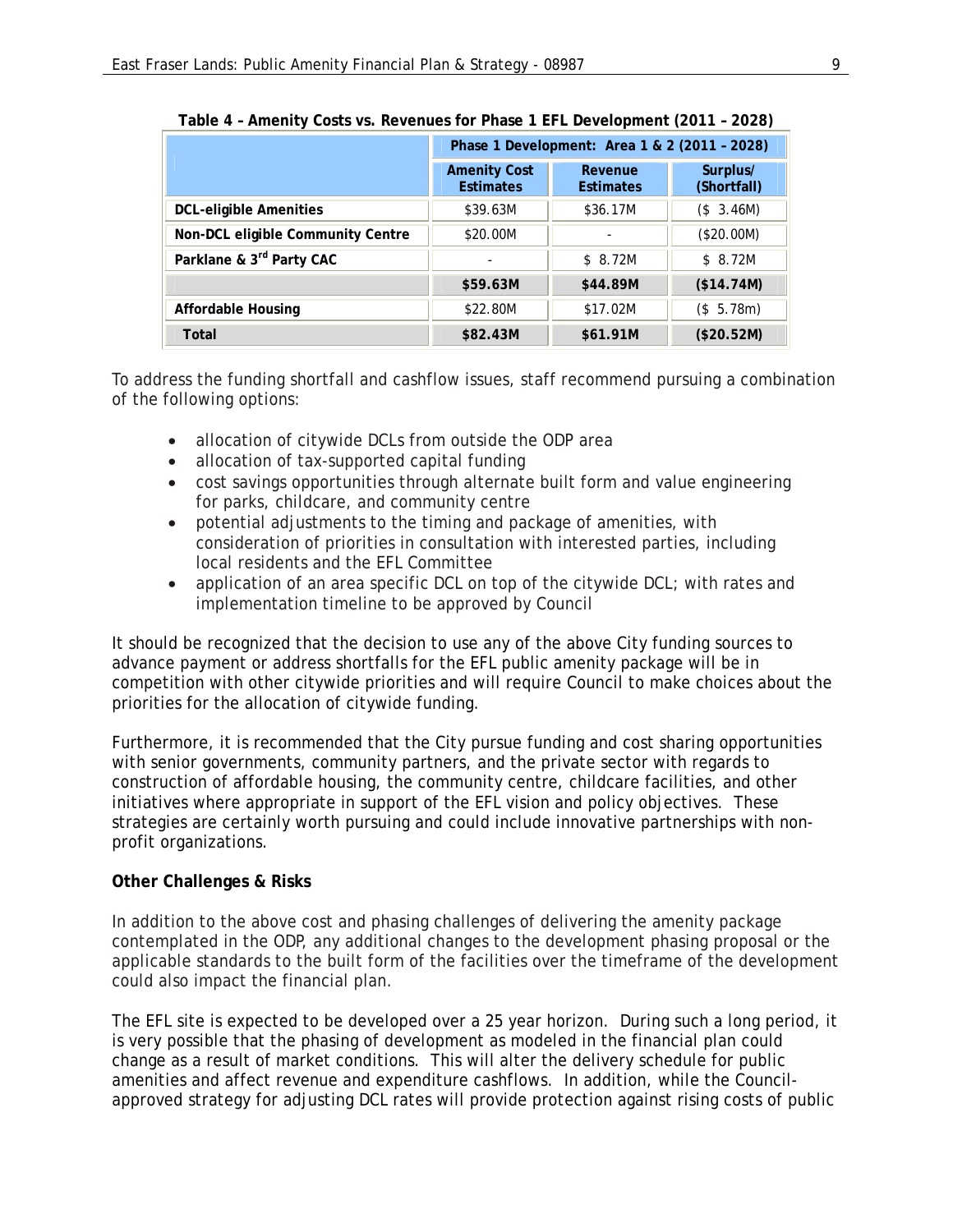amenities, should these costs escalate beyond the inflationary adjustments factored in the DCLs, the current cashflows could be jeopardized. These factors could exacerbate the funding shortfall and cashflow challenges.

The financial plan anticipates that up to \$13.6M (2010 \$) will be provided from CACs generated within and adjacent to the EFL. However, only the CACs from the Parklane development, currently estimated to be \$6.4M (2010 \$), have been documented. Additional CACs anticipated (from the Spools property, the mini-warehouse property, the Kerr Street properties, and other undeveloped sites within West Fraser Lands: 2910 East Kent Avenue South, 2780 Southeast Marine Drive, and 2800 Southeast Marine Drive) will mitigate some of the financial pressures; however, the timing of the rezonings which will trigger these CACs and the amount are subject to market conditions and other considerations and are therefore uncertain at this point.

## **Affordable Housing Strategy**

The affordable housing contemplated in EFL is intended to conform to the broad City standards for 20% of residential units to be in the form of non-profit rental or co-operative housing with a priority for core-need households.

The proposed model to secure affordable housing requires Parklane to grant options to the City to purchase sites (or airspace parcels) for affordable housing. Unlike similar arrangements elsewhere in the City where these options are open for many years, the options in EFL will be structured such that Parklane may require the City to exercise individual options to purchase within one year of the issuance of a development permit on an adjacent site within the EFL ODP. This ensures that Parklane will not be required to hold these sites indefinitely while the City arranges funding for land acquisition, which would have a negative impact on the economics of the project. Amendments to the ODP and zoning by-laws will be required if Council chooses to pursue other options on these sites.

The City's role has been to assemble and make sites available for non-market projects at costs below market value. The cost to the City in exercising its options to purchase these sites is \$35/sq ft buildable (2006 \$). With approximately 1.23 million sq ft available, the cost of exercising all of these options is estimated at \$44.1M (2010 \$) over the 25 year development period. As noted in Table 2 above, the DCL proceeds (designated for replacement housing) anticipated from EFL and from lands adjacent to the ODP area are \$22.2M over the 25 year development and thus there will be a funding shortfall of \$21.9M and a cashflow issue due to timing.

If Council wishes to achieve full build out of affordable housing options arising in EFL, it could choose to:

- allocate funding to complete the purchases from the following sources:
	- o citywide DCLs generated outside of EFL
	- o the Property Endowment Fund
	- o tax-supported capital funding
- select alternative forms of affordable housing such as:
	- o market rental owned by the developer with housing agreements to secure rental tenure for the life of the building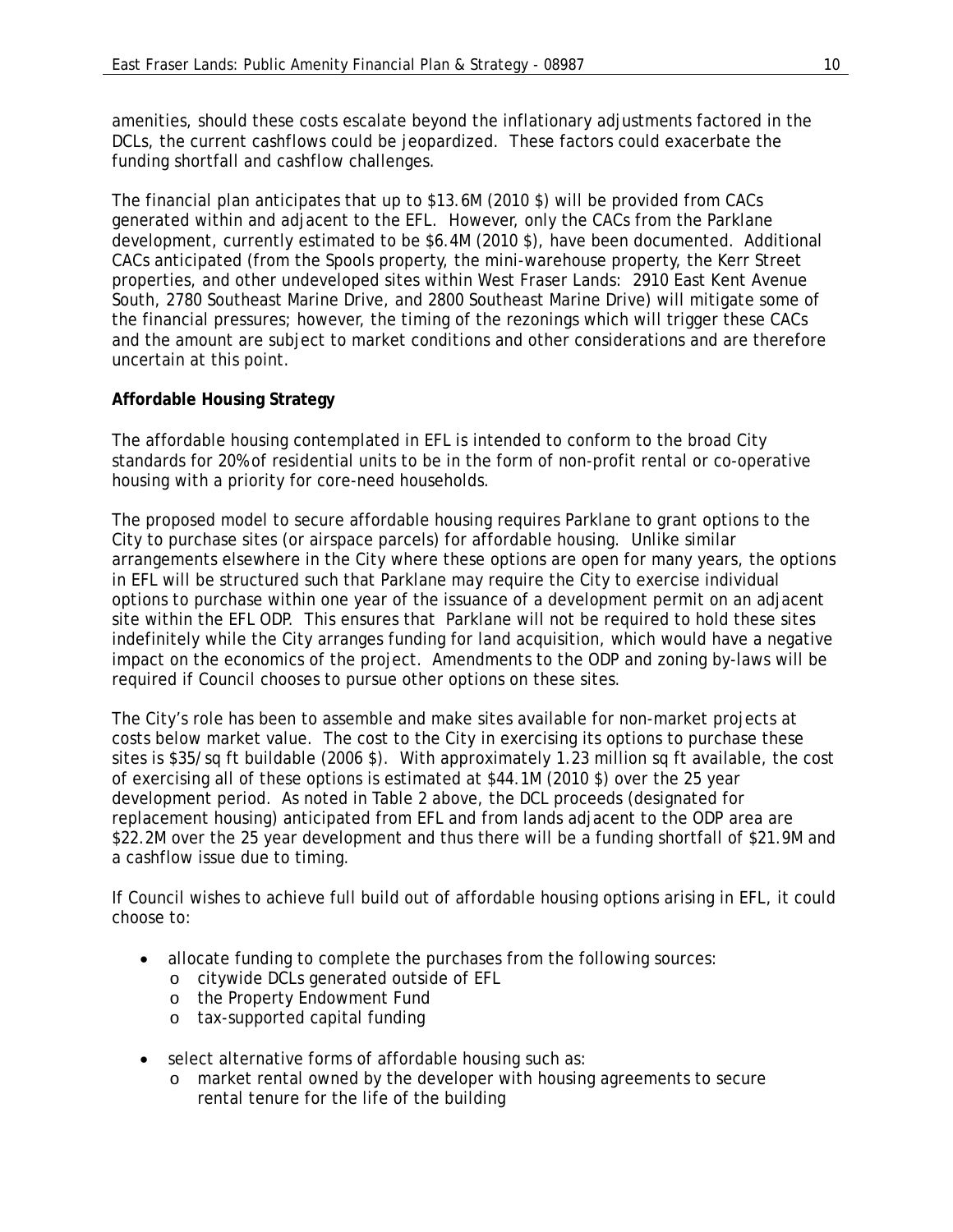- o innovative models for affordable home ownership with the developer, senior government or other partners
- o release City option and accept a payment from the developer in an amount equal to the difference between the market value of the site and the City's option price, and use the proceeds to pursue affordable housing on other Cityowned lands within EFL.

In summary, while the proforma for affordable housing in EFL is currently in a negative position, decisions on achieving the ODP objectives for affordable housing can be made as the development proceeds based on the circumstances at the time.

## **FINANCIAL IMPLICATIONS**

*Financial Strategy* - Prior to enactment of the first sub-area (Area 2) rezoning by-law, it is recommended that Council adopt the Financial Strategy as set out in Appendix A as a framework for the delivery of the public amenity package as defined in the EFL ODP.

As the community is expected to develop over many years, and be subject to market conditions, it is critical that the financial plan be managed based on the Financial Strategy and updated throughout the development horizon to reflect any subsequent changes in the development phasing and the amenity package, and the development revenue potential and resulting financial implications. It is recommended that the General Manager of Community Services and the Director of Finance jointly oversee and update the financial plan and report on the achievement of the amenity package on an annual basis, aligned with the budget cycle. Individual amenity project budgets and application of DCLs and/or CACs will be subject to Council approval as part of the annual capital budget process or on a case-by-case basis.

The development revenues and amenity costs outlined in this report are estimates only. Staff will work to ensure that the best costing data will be available for individual amenity project approvals and that every opportunity is taken to manage scope and costs to remain within estimates.

*Parklane CAC* - Parklane has offered a CAC of \$6.4M (2010\$) for that portion of the ODP area it owns and suggested that the CAC be pro-rated to each sub-area (sub-areas 1, 2 & 3). The conceptual allotment of the CAC (2010\$) will be: Area 2 \$1.4M, Area 1 \$3.5M, and Area 3 \$1.5M. Staff recommend acceptance of the offered CAC of \$1.4M for Area 2. As with other rezonings, the CAC will be payable on rezoning enactment of each sub-area. Furthermore, the CAC amount payable for each of Area 1 and Area 3 will be subject to review at each rezoning as part of the review of the financial plan and the Financial Strategy as recommended in this report.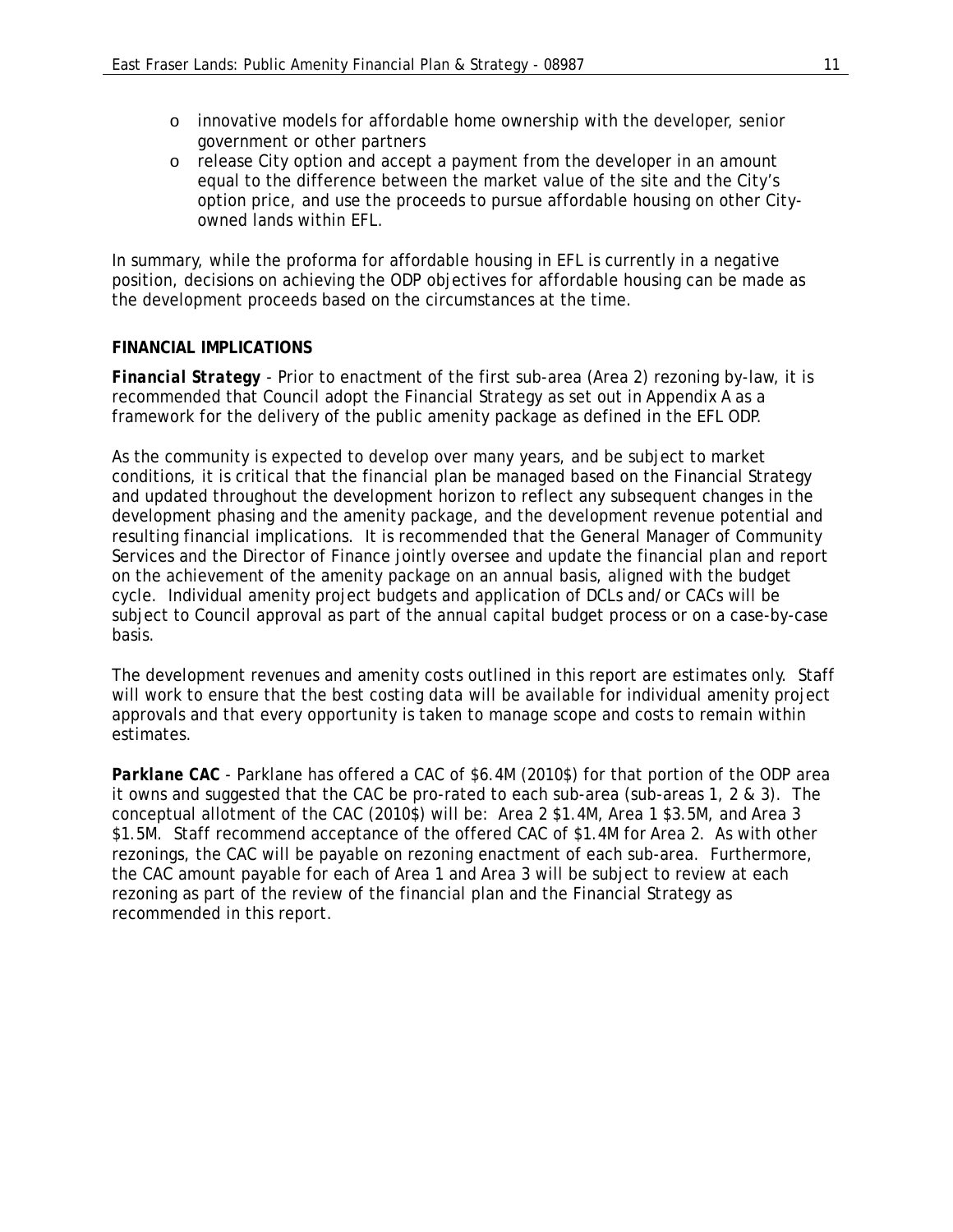## **CONCLUSION**

The financial plan outlines the opportunities of the public amenity package for this significant development as well as the challenges related to cost and phasing of bringing the amenities on line. Various funding mechanisms for delivering the public amenity package in EFL have been reviewed and discussed along with the potential impact on future capital plans, the financial risks associated with the project, and viable options to address those risks. As the community is expected to develop over a 25 year horizon, the financial plan needs to be managed based on the Financial Strategy and updated on a regular basis to reflect any subsequent changes in the development phasing and the amenity package, and the development revenue potential and resulting financial implications.

\* \* \* \* \*